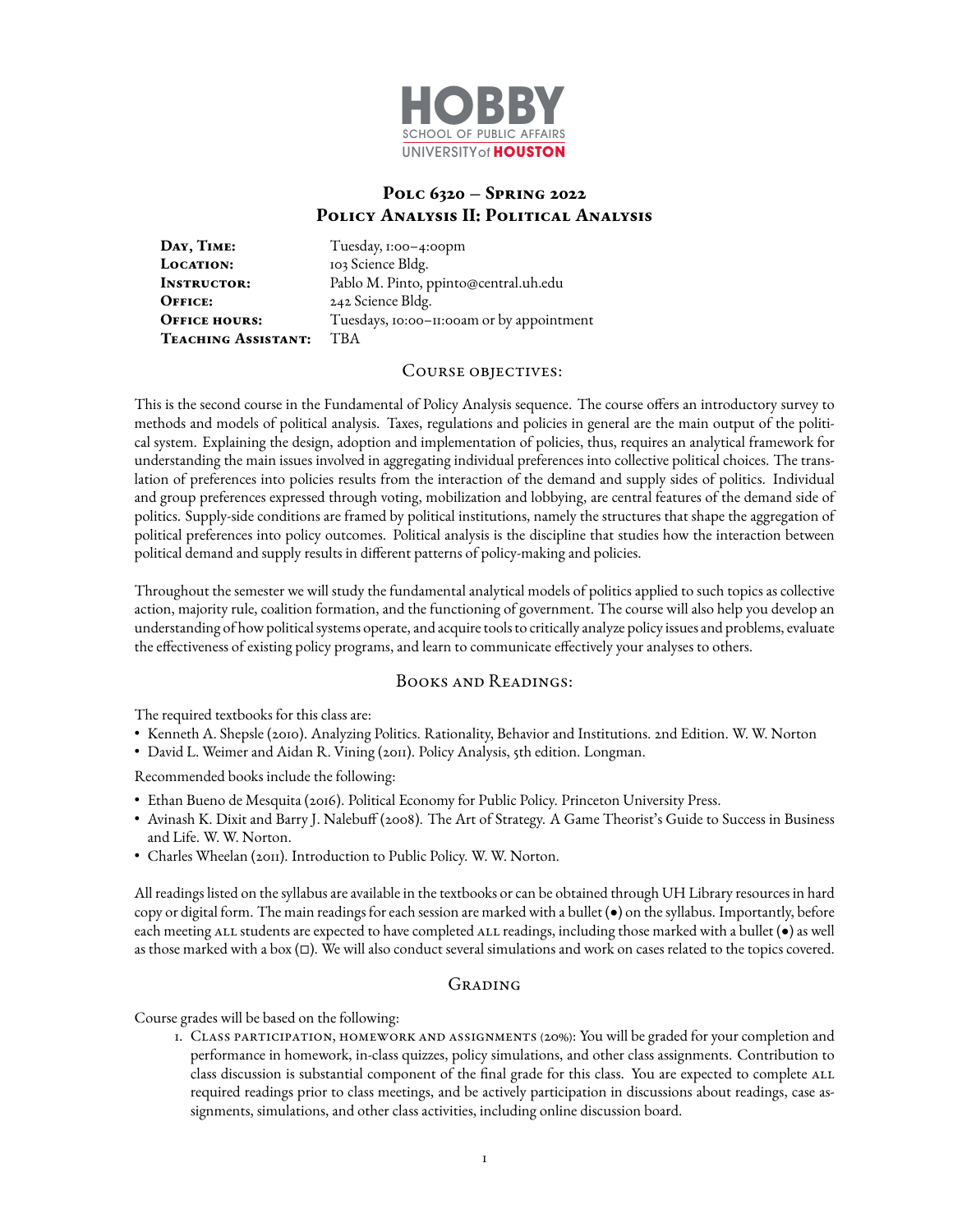- 2. PRESENTATION AND DISCUSSION OF READINGS (20%): Every week different groups of students will present to the class one of the readings marked with  $\Box$  on the syllabus. Each student is expected to participate in the presentation of readings at least twice during the semester. The distribution of readings for each week will be done by the class, making sure that all the readings are covered, and send the list of assignments to the instructor by noon on Friday, January 21. All members of a group assigned to a specific reading are expected to contribute to the presentations. After the presentation the instructor will prepare questions about the reading and the topics covered for the class to discuss. Note that all students are expected to have read the papers and be ready for the class discussion. There will be a discussion board for each topic to continue the discussion on Blackboard after class. The presenting teams will upload their presentations and questions to the corresponding discussion board.
- 3. Take-home exams (20%): two take-home exams will be given on March 1 and April 12. The exams will cover all topics and readings from weeks 1 through 14.
- 4. Policy debates and memos (20%): throughout the semester we will hold in-class debates about relevant public policy issues. In preparation for the class discussion students will work individually or in small groups; each group is expected to conduct in-depth research on the topic: this research should characterize the problem that the policy intervention addresses, identify the relevant stakeholders, their positions and the likelihood to mobilize in support or opposition to the policy, discuss the issues affecting the design, adoption, enactment and implementation of the policy, and address the expected institutional and political conditions under which the policy would be adopted. A week before the session when the class debates the policy each group will post on Dropbox a list of relevant readings, publications, data sources and other relevant resources for the class to peruse in preparation for the in-class debate. After the debate each group will submit a policy memo about the topic.
- 5. FINAL ASSIGNMENT (20%): your final assignment will be to write a memo on one of the policy issues debated in the last session of the course. The memo will be based on the research done in preparation for the final public policy debate. Your policy memo should identify the relevant stakeholders in the policy-making process, discuss the many different dimensions upon which the intended policy impacts, and make a recommendation on the course of action for a relevant stakeholder. The final assignment is an individual assignment and will be due at 12pm on May 4.

# Logistics and Announcements

Attendance Policy: Hobby School students are expected to arrive on time for all their classes and remain in class until officially concluded. Students who miss more than three classes without a university approved excuse (e.g., military service, religious holidays), a written note from a medical provider, or pre-approval from the course instructor will receive an F for the course. Students who are more than 15 minutes late for a class and/or leave class 15 minutes before its conclusion will be counted absent. The University of Houston's Graduate Excused Absence Policy can be found here: [http://bit.ly/3ilbU5r.](http://bit.ly/3ilbU5r) Any student for whom this attendance policy represents a special hardship should talk to the instructor. Instructors are encouraged to make reasonable accommodations for students with special hardships or needs.

*Recording of Class:* Students may not record all or part of class, livestream all or part of class, or make/distribute screen captures, without advanced written consent of the instructor. If you have or think you may have a disability such that you need to record class-related activities, please contact the Center for Students with Disabilities [\[http://bit.ly/2XM7QBP\]](http://bit.ly/2XM7QBP). If you have an accommodation to record class-related activities, those recordings may not be shared with any other student, whether in this course or not, or with any other person or on any other platform. Classes may be recorded by the instructor. Students may use instructor's recordings for their own studying and note-taking. Instructor's recordings are not authorized to be shared with anyone without the prior written approval of the instructor. Failure to comply with requirements regarding recordings will result in a disciplinary referral to the Dean of Students Office and may result in disciplinary action.

*Syllabus Changes:* Due to the changing nature of the COVID-19 pandemic, please note that the instructor may need to make modifications to the course syllabus and may do so at any time. Notice of such changes will be announced as quickly as possible through email to students' official UH email account, and posted on Blackboard. You are expected to be aware of any additional course policies announced during class. You should also check Blackboard periodically for announcements and updates.

*Communications:* Email communications related to this course will be sent to your Exchange email account which each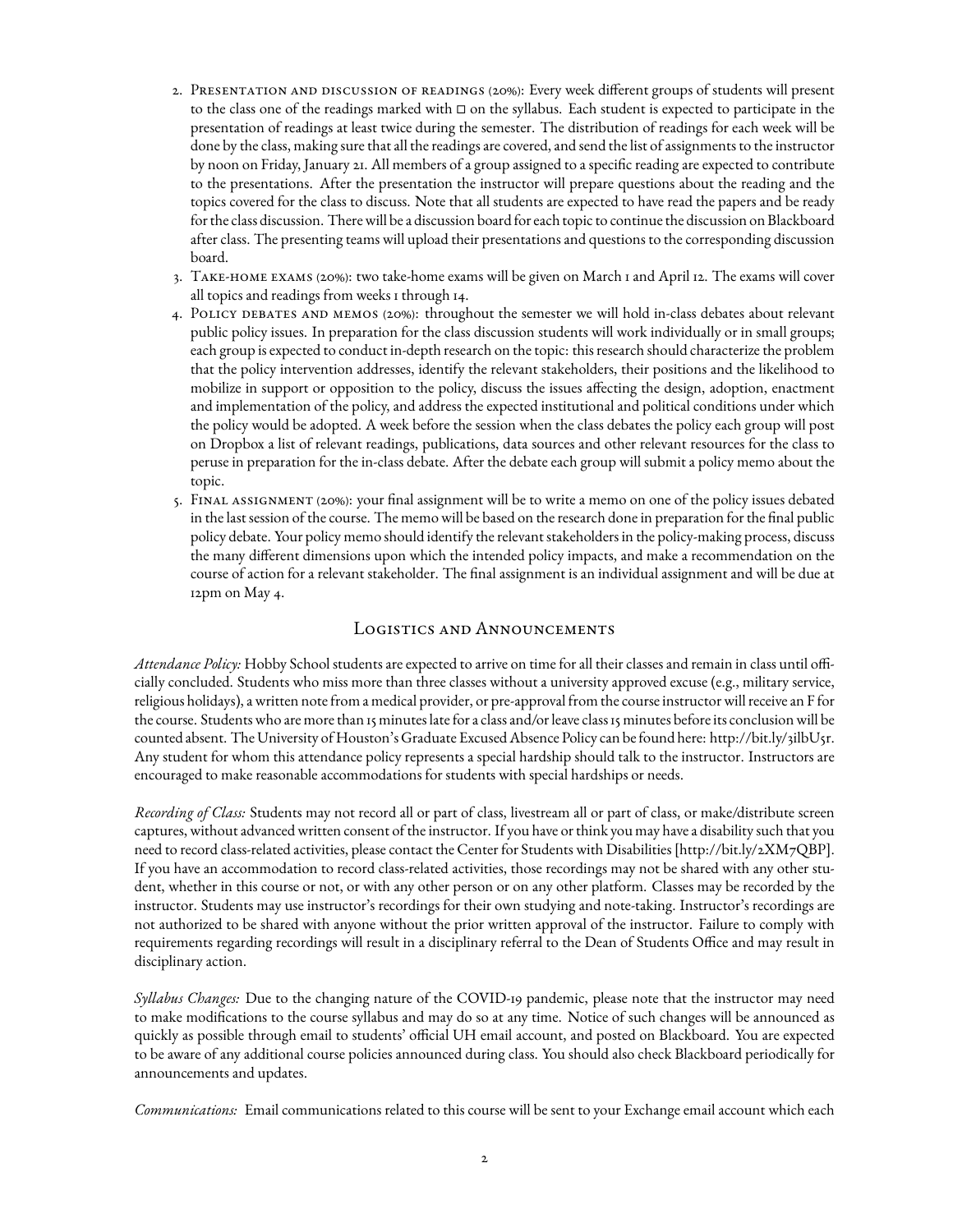University of Houston student receives. The Exchange mail server can be accessed via Outlook, which provides a single location for organizing and managing day-to-day information, from email and calendars to contacts and task lists. Exchange email accounts can be accessed by logging into Office 365 with your Cougarnet credentials or through Access UH. Additional assistance can be found at the Get Help page.

*Contact:* Please use email to contact me with any issues. In the subject of your message please use an informative heading including course number, e.g. POLC 6320–Question about Tuesday's case. Please do not contact me through Blackboard; I rarely check the Blackboard message board.

*Webcams, Use of Cell Phones, Tablets and Laptops:* Access to a webcam is required for students participating remotely in this course. Webcams must be turned on during the times when the class is in session and during examinations. Since they cause interruptions and distractions, phones should be turned off during class time. Please do not use any Instant Messaging software if you bring your laptop to take notes.

*UH Face Covering Policy:* To reduce the spread of COVID-19, the University recommends face coverings on campus including classrooms for both faculty and students [\[http://bit.ly/3bUo4Bb\]](http://bit.ly/3bUo4Bb). Face coverings must cover your mouth and nose and be worn throughout the class session. A mask with a valve is not considered an adequate face covering and should not be used, as it can expel exhaled air, increasing the risk to others. Eating or drinking during class is discouraged and is not an excuse for removing the face covering for any extended length of time. For additional information on the use of face coverings, please see Face Covering FAQs [\[http://bit.ly/38XsdT3\]](http://bit.ly/38XsdT3). Failure to comply with the requirement to wear a face covering in class will result in your being asked to leave the classroom immediately and a disciplinary referral through the Dean of Students Office. Requests for accommodations relating to the face covering policy may be directed to the Center for Students with DisABILITIES.

*Required Daily Health Self-Assessment:* Your presence in class each session means that you have completed a daily selfassessment of your health/exposure and you:

- Are NOT exhibiting any Coronavirus Symptoms
- Have NOT tested positive for COVID-19
- Have NOT knowingly been exposed to someone with COVID-19 or suspected/presumed COVID-19

If you are experiencing any COVID-19 symptoms that are not clearly related to a pre-existing medical condition, do not come to class. Please see COVID-19 Diagnosis/Symptoms Protocols [\[http://bit.ly/3ilgXme\]](http://bit.ly/3ilgXme) for what to do if you experience symptoms and Potential Exposure to Coronavirus for what to do if you have potentially been exposed to COVID-19 [\[http://bit.ly/3sBV6vs\]](http://bit.ly/3sBV6vs). Consult the Graduate Excused Absence Policy for information regarding excused absences due to medical reasons [\[http://bit.ly/3ilbU5r\]](http://bit.ly/3ilbU5r).

*Academic Integrity:* I strictly enforce all of the policies regarding academic integrity such as cheating and plagiarism as determined by University of Houston. A copy of these regulations is available at: [http://catalog.uh.edu/content.php?](http://catalog.uh.edu/content.php?catoid=6&navoid=1025) [catoid=6&navoid=1025;](http://catalog.uh.edu/content.php?catoid=6&navoid=1025) ignorance of these policies is not an excuse for violations. Violations of academic integrity are a very serious matter, and I will pursue the strictest punitive action in the case of a violation. I consider very serious cases of academic dishonesty the following: using and/or submitting as one's own a paper/project that was written by another student in the past; using and/or submitting as one's own a paper/project that was obtained through the Internet, or some other source; having someone else write (even partially) or help with the writing of any of the required papers; having someone else do any of the work required for an exam; engaging in plagiarism: using any statements (either in a verbatim or paraphrased form) found in other people's work as one's own, and without proper citations; cheating on an exam.

*University SexualMisconduct Policy:* The University of Houston is committed to fostering a safe, productive learning environment. Title IX and University policy prohibit discrimination on the basis of sex, which includes sexual misconduct or sexual exploitation. If you are a victim of sexual misconduct, sexual exploitation, or discrimination based on sex, you are encouraged to seek help from a trained professional or law enforcement. At the University of Houston the following personnel are available to assist you: Title IX Coordinator and his assistant coordinators [713–743–8835, eos@uh.edu]; Campus law enforcement and/or security; Campus–based counseling staff; Campus–based student health center staff; Human Resources staff; Dean of Students Office staff; Student Housing and Residence Life professional staff.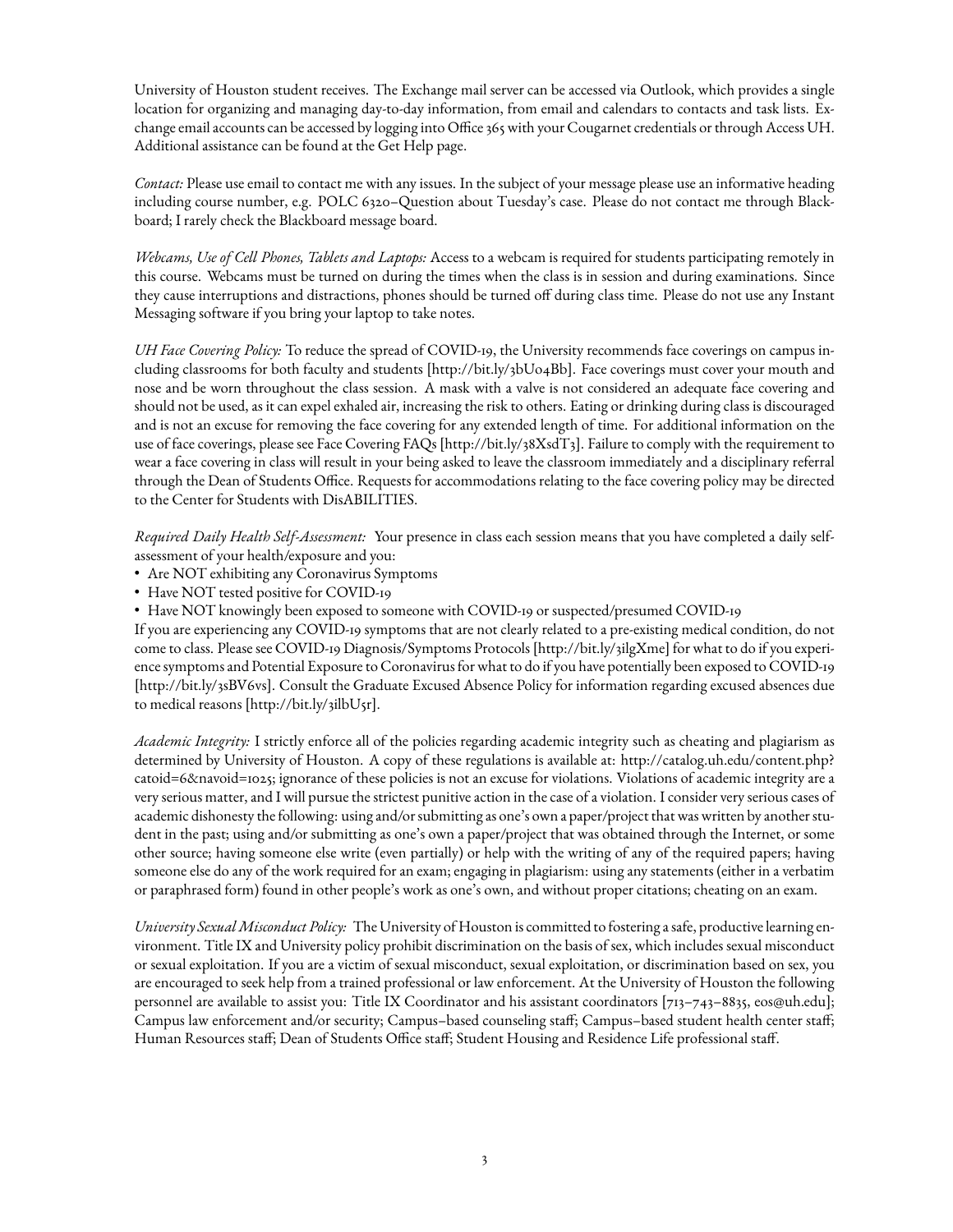# **Class Schedule and Reading List**

# **Part I – Introduction to Political Analysis**

#### **Week 1: January 18** – Politics and Public Policy

- Shepsle 2010, Chapter 1. It isn't Rocket Science, but...
- Wheelan 2011, Chapter 2, pp. 39-59: What is public policy?

#### **Week 2: January 25** – Markets and governments I

- Weimer and Vining 2011, Chapter 4: Efficiency and the Idealized Competitive Market
- Weimer and Vining 2011, Chapter 5: Rationales for Public Policy Market Failures Student presentation:
	- Stephen Levitt and Stephen Dubner. 2005. "Chapter 4: Where Have all the Criminals Gone?" In Levitt and Dubner, *Freakonomics*. Harper Collins.

#### **Week 3, February 1** – Markets and governments II

- Weimer and Vining 2011, Chapter 6: Rationales for Public Policy Other Limitations of the Competitive Framework
- Weimer and Vining 2011, Chapter 7: Rationales for Public Policy Redistribution and Other Goals Student presentation:
	- Wheelan 2011, Chapter 3, pp. 80–104: Moral Hazard, Adverse Selection and Incomplete Information

# **Part II – Political Analysis: Understanding Collective Behavior**

#### **Week 4, February 8** – Rationality and Strategic Behavior

- Shepsle 2010, Chapter 2: Rationality The Model of Choice Background reading: > Bueno de Mesquita 2016. Appendix A
- Shepsle 2010, Chapter 8: Cooperation Student presentations:
	- $\Box$  Dixit and Nalebuff 2008, Chapter 3 [pp. 64-84]
	- $\Box$  Dixit and Nalebuff 2008, Chapter 3 [pp. 84-101]

# WEEK 5, FEBRUARY 15 - COOPERATION, COLLECTIVE ACTION AND PUBLIC GOODS

- Shepsle 2010, Chapter 9: Collective Action Student presentation:
	- Mancur Olson. 1971. The Logic of Collective Action. Public Goods and the Theory of Groups. Harvard University Press.  $[pp. 1-22, 33-65]$
- Shepsle 2010, Chapter 10: Public Goods, Externalities, and the Commons Student presentation:
	- Elinor Ostrom et al. 1999. "Revisiting the Commons: Local Lessons, Global Challenges." *Science* 284: 278–282.

# WEEK 6, FEBRUARY 22 - GROUP CHOICE

- Shepsle 2010, Chapters 3 and 4: Group Choice and Majority Rule
- Shepsle 2010, Chapter 5: Spatial Models of Majority Rule Student presentations:
	- Larry Bartels. 2005. "Homer gets a tax cut: Inequality and public policy in the American mind." *Perspectives on Politics* 3(1):15–31.
	- Arthur Lupia, et al. 2006. "Were Bush Tax Cut Supporters 'Simply Ignorant'? A Second Look at Conservatives and Liberals in 'Homer Gets a Tax Cut' " *Perspectives on Politics*.

#### WEEK 7, MARCH I - ANALYZING STRATEGIC BEHAVIOR

- Shepsle 2010, Chapter 6: Sophistication, Misrepresentation, and Manipulation Student presentations: Gary W. Cox. 1994. "A Note on Crime and Punishment." *Public Choice*, 78(1): 115–124. Background reading:
	- > Bueno de Mesquita 2016. Appendix B
	- \* Dixit and Nalebuff 2008. Chapters 2 and 4

Announcement: First take-home exam distributed; due on March 11